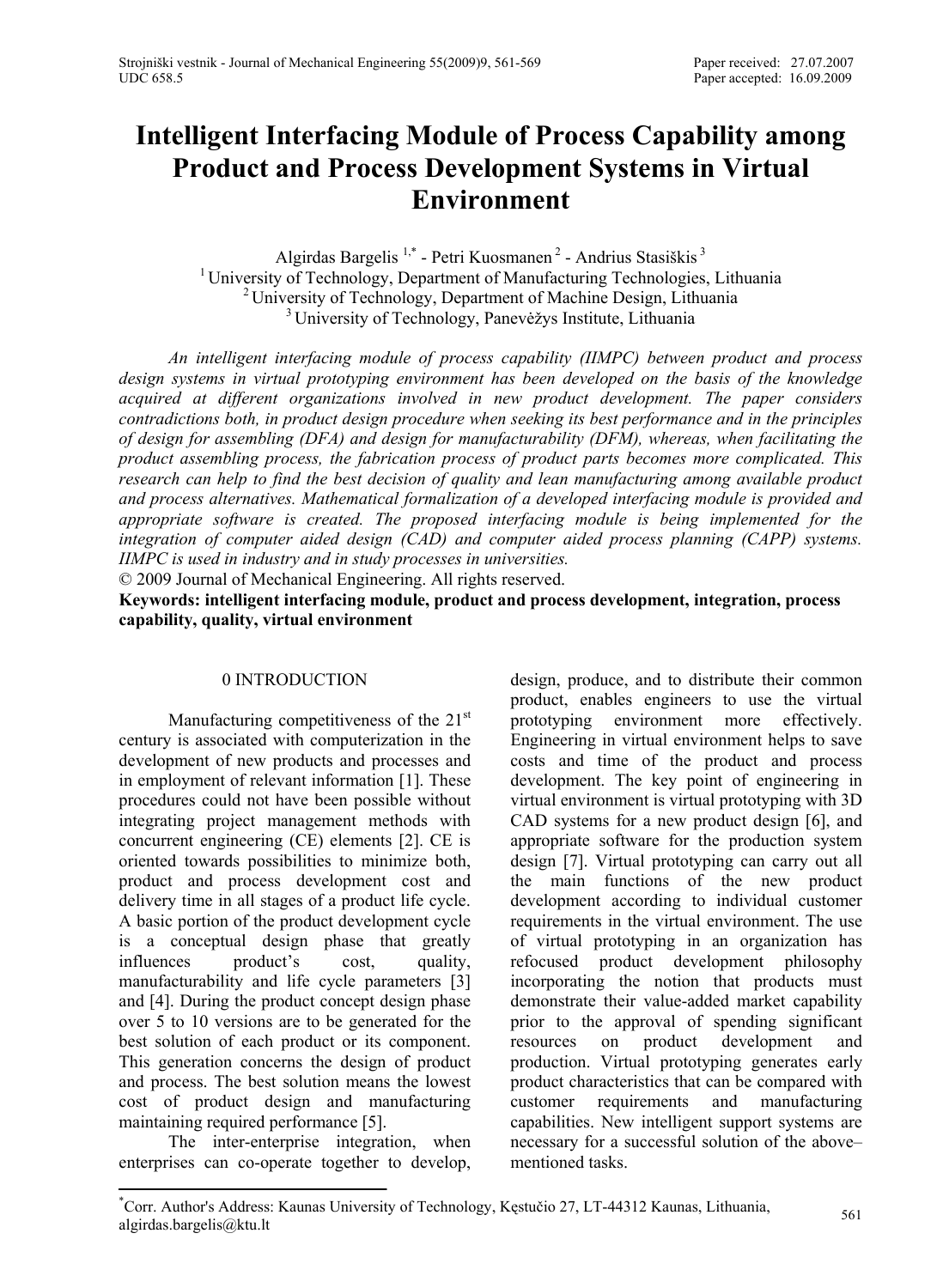The research presented in this paper is intended for the development of a new intelligent support tool for making the best decision among available product and process alternatives. It considers how knowledge engineering of product and process development can help in creating the optimum of a production process. In this context, a developed intelligent interfacing module for product and process design raises the level of the enterprise integration, seeking minimization of new products delivery time to the market when its requirements have changed. This research is focused on the capability of various processes and suppliers located in different countries and companies to combine the product design, i.e. the number of original and standard parts, components as well as their manufacturing. An intelligent interfacing module of process capability (IIMPC) for product and process design in the virtual environment has been created on the basis of the knowledge acquired at different organizations involved in new product development. IIMPC considers contradictions both, in the product design procedure seeking the best performance and in the principles of design for assembling (DFA) and design for manufacturability (DFM). When facilitating the product assembling process, the fabrication process of product parts and components becomes more complicated and the problems related to the fabrication process capability can arise. Mathematical formalization of a developed interfacing module is provided and the appropriate software is created. The proposed IIMPC module is being implemented in the integration of computer aided design (CAD) and computer aided process planning (CAPP) systems.

#### 1 PROBLEM DESCRIPTION

The problem considered in this paper can be formulated as follows. A designer using CAD can provide geometric modeling of a new product. There are some additional programming tools as FEM (finite element modeling), BOM (bill of materials), DFA, DFM, etc. coming in assistance to achieve the desired accuracy, performance, functionality and productivity of a product within the budget limits of its development. A production engineer using a CAPP system has to transform the designed parameters and characteristics of a product into a suitable process. CAPP is closely related to an appropriate software such as material resources planning (MRP), enterprise resources planning (ERP), group technology for operations and process development, etc., estimating the process costs. CAD and CAPP systems are developed to operate autonomously. Various external interfaces as the connection for hooking CAD to CAPP systems are used [8]. However, these interfaces can transfer the data (geometric form, dimensions, tolerances and specification) from one system to the other seeking the integrity of both systems only. Unfortunately, they can neither evaluate possible alternatives of a product and process nor upgrade them. A developed interfacing module can test and evaluate each product and process alternative to process capability when high dimension accuracy of parts and low production cost are needed. Process capability is strongly related to product quality and costs. When it is insufficient, then an IIMPC module can suggest generating a new process with sufficient capability for each product and process alternative (Figure 1) and with minimal production costs. Interfacing between CAD and CAPP systems using IIMPC is done in a virtual environment.



Fig. 1. *The framework of a product design for process capability*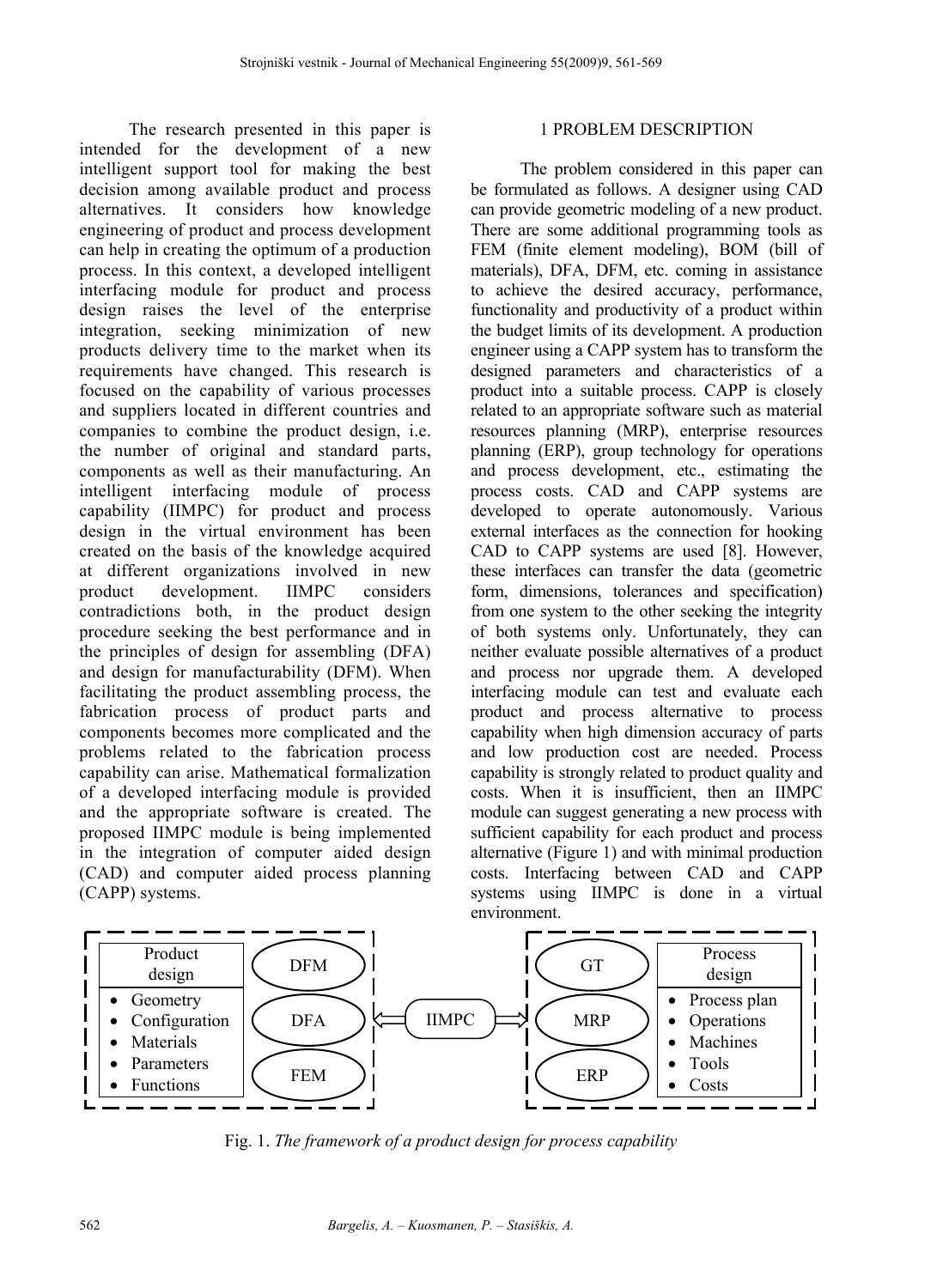The module architecture is presented in Figure 2. The starting point of an inference strategy is to place an overall functional requirement *F* into sub functions *F1, F2* and *F3*. Sub function *F1* is intended for the definition of material consumption. It formulates a work piece of the part as parameter *P11* and material cost as parameter *P12*. Sub function *F2* is intended for the analysis of part geometrical form, accuracy and tolerances. It examines the design feature types -  $P21$ , quantitative – qualitative parameters - *P22* and part overall dimensions - *P23*. Sub function *F3* considers the manufacturing process of a part as quality cost - *P31*, manufacturing cost - *P32* and machine tool and process capability indices - *P33*. The interrelationships among various design and process characteristics are elaborated and emphasized solving contradictions between process cost and capability. This consideration requires generating some alternatives of product and process seeking the best solution of product functionality, manufacturing cost and process capability.

In modern manufacturing it is important to extend the virtual prototyping principles from a conceptual product design phase to all the other phases of a product life cycle. The major phases of the product life cycle are: conceptual and preliminary design, detailed design and integration, production and use, retirement and disposal [9]. Manufacturability of a new product in this context plays a very important role. Modeling of product manufacturability and deliverability during the preliminary stages of design is critical in achieving the reduced time to market, high quality and low cost [4] and [10]. The integration of the product-process design in the development of a production system is emphasized in research [11] which had developed a virtual model for the production system design based on technical and temporal data such as

work sequences, operations, components and products delivery time, and production resources. Assuming the existing advantages and drawbacks of the product and process development in virtual environment, the IIMPC module could help minimize the product and process development time and cost.

#### 2 IIMPC DEVELOPMENT

New product design is a creative effort attempting to turn customer wishes into an economically producible product to be useful all over its life. In most design situations, compromises between product performance, cost, quality and delivery time cannot be avoided. Input data being different, variation enters into the product design. Production processes do not always make perfect products and, eventually, they introduce more variation and product defects. The capability of a process refers to its ability to meet the implementation needs of a product. Capability is not inherent to a process, but rather it depends on the designer's expectations [12]. In most cases, product implementation costs are directly related to process capability. Making the best choice of the available product and process alternatives is usually finding the trade-offs in each product life cycle stage between the product development cost, investment cost, and quality variables that are based on appropriate mathematical tools. The calculation of the product life cycle costs is a complex process [9], while production cost and process capability are just two of many factors. The research presented in this paper is devoted to a consideration of process capability aiming at minimization of both, product and process development costs and product delivery to customer time.



Fig. 2. *IIMPC module architecture*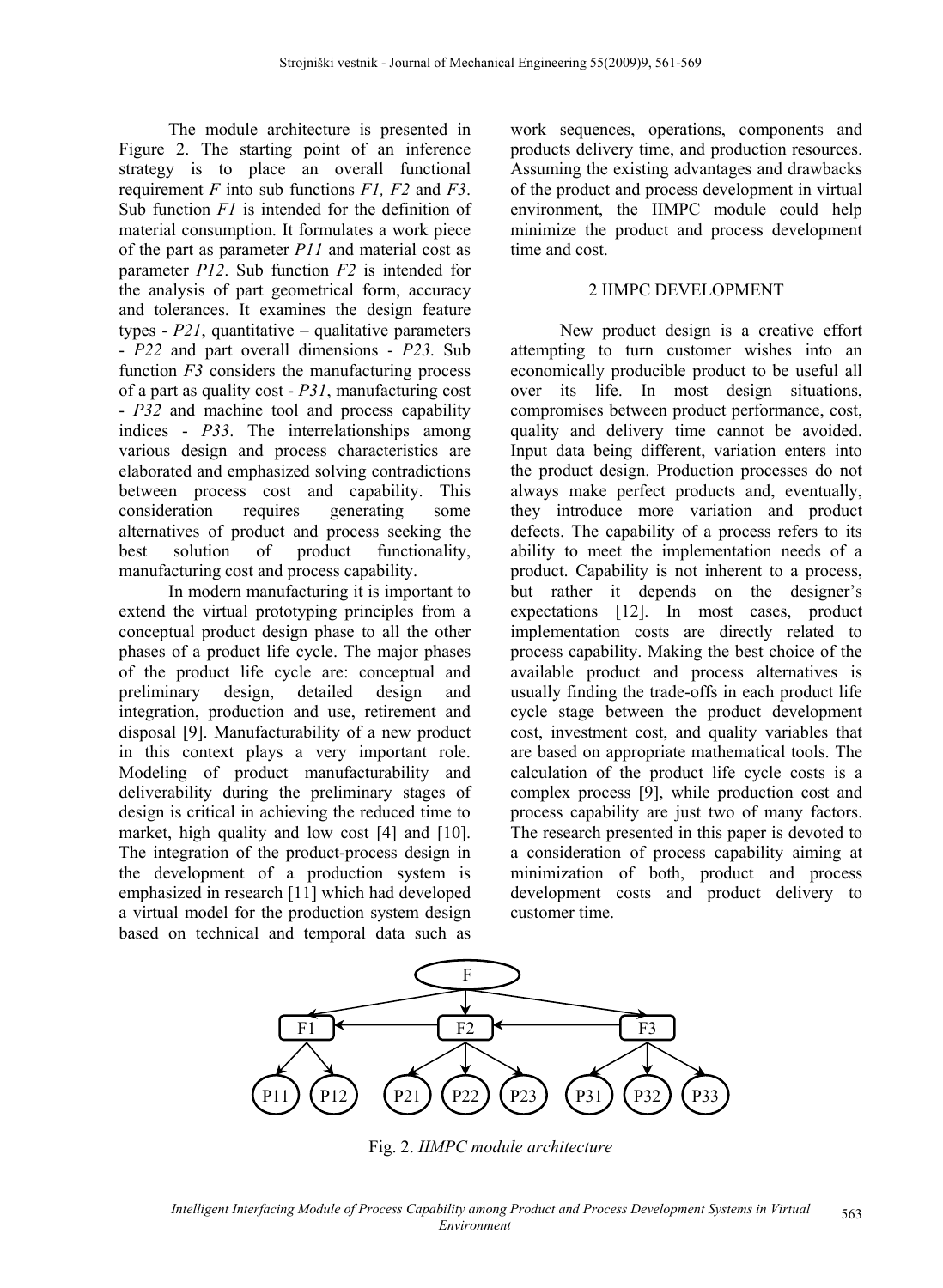Process capability is measured by its indices. A process capability index is a measure relating the actual performance of a process to its specified performance that depends on the traditions of enterprise and environment, peculiarities of equipment, operation, materials and people. The most popular process capability indices are  $C_p$  and  $C_{pk}$  [12]. Machine tool capability  $C_p$  and process capability  $C_{pk}$  are used to determine the work efficiency [13].  $C_p$  is applied to determine the system's location within the tolerance limits. The size of deviations from the mean value of process dimensions will indicate how good the production is. If the system is not at the center of specification values, the trend of  $C_p$  is progressing faultily.  $C_{pk}$  is used to determine the average so that the system will work better within the specification limits. If the system is centralized on the target value,  $C_p$  and  $C_{pk}$  values will be equal. When the value of  $C_p$ and  $C_{pk}$  is 1, it is considered as a minimum requirement of the system for some companies. Alongside this, many companies accept greater *Cp* and  $C_{pk}$  values, for instance 2.  $C_p$  and  $C_{pk}$  are defined by the following equations [12]

$$
C_p = \frac{USL - LSL}{6\sigma},\tag{1}
$$

and

$$
C_{pk} = \min\left\{\frac{USL - \overline{X}}{3\sigma}, or \frac{\overline{X} - LSL}{3\sigma}\right\},\tag{2}
$$

where *USL* is the upper specification limit of a part, mm; *LSL* is the lower specification limit of a part, mm;  $\sigma$  is the process standard deviation or overall process variability, mm;  $\overline{X}$  is the mean value of the whole process parameter, mm.

Process *R* of product *P* is expressed as a set of operations *O*

$$
R = \bigcup_{i=1}^{r} O_i = \{O_1, O_2, ..., O_i\}.
$$
 (3)

The value of process capability indices is calculated for each operation  $O_i$ , and hereby a lot of  $C_p$  for the entire process  $R$  could be expressed as follows

$$
C_p = \{C_p(1), C_p(2), ..., C_p(i)\}.
$$
 (4)

A critical operation in the set (4) is the minimum value of  $C_p$  index. On the other hand, the value of process capability indices with process costs is related to

$$
\begin{cases} 0 < S \le S_{\text{max}}, & S \to \text{min}, \\ C_p^{\min} \le C_p \le C_p^{\max}, & C_p \to \text{max} \end{cases} \tag{5}
$$

where  $S_{max}$  is the highest acceptable costs of an operation, Euro;  $C_p^{\min} = 1$  and  $C_n^{\max} = 2$  are the minimal and maximal values, respectively, of the acceptable capability indices seeking the minimal process costs.

In piece and serial production often  $C_p$  =  $1 \div 1.33$ , because the companies apply a cost-ofpoor-quality strategy that attempts to bring costs to everyone's attention as a basis for corrective action. In mass and high-run production it is accustomed to have  $C_p = 2$ , because investments to quality costs pay for production of big volumes of parts. The purpose is to minimize the manufacturing cost reducing the quality control cost. A parametric function is developed for determining quality control operation percentage to process capability index  $C_p$  (Figure 3). The parametric function is developed in accordance to the assumption when  $C_p = 1$  or less, then it is necessary to arrange 100% quality control of parts, and when  $C_p = 2$  or greater - 5% quality control of parts is sufficient. The percentage value of parts quality control *Y* is defined as follows:

$$
Y = 100 \cdot C_p^{-4.35} \,. \tag{6}
$$



### Fig. 3. *Parametric function for definition of quality control operation percentage to Cp*

The work is accomplished after the systematized theoretical and experimental research based on the methods of mathematical logic, the theory of sets and the theory of chances [14]. During the concurrent product and process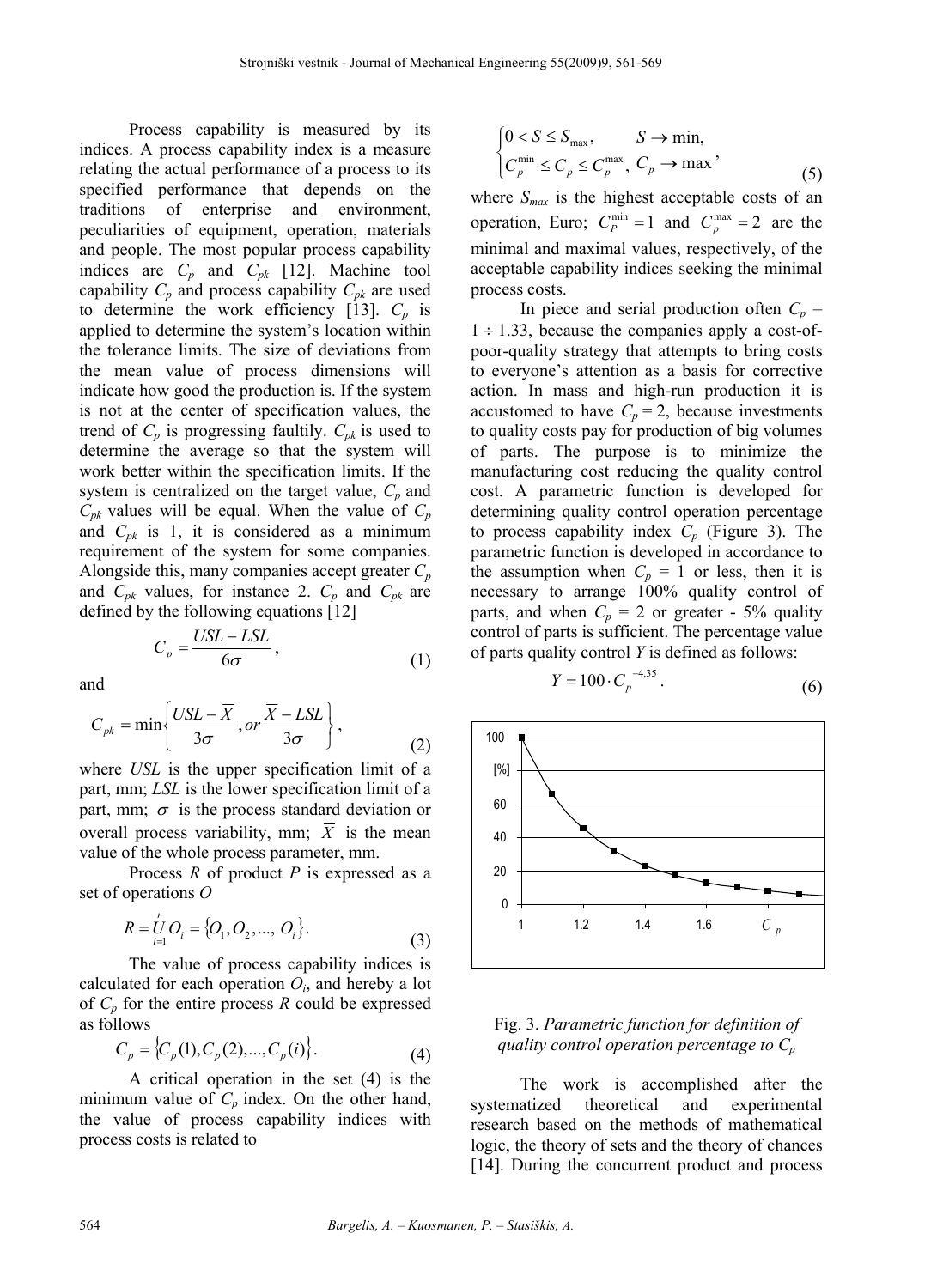development, DFA and DFM approaches [15] are aiming at reducing process manufacturing costs *S*, i.e. at achieving *Smin*. Unfortunately, when both methods DFA and DFM are used, they frequently cause conflict situations resulting in insufficient capability of a product manufacturing process, because when simplifying the assembling process, a designer reduces the number of product parts inducing the other parts to become more complicated. The solution of these conflict situations and search of the best version require engineers to generate a vital number of product and process alternatives checking their  $C_p$  and  $S$ . Manufacturing costs  $S$  of product  $P_i$  without material cost, set up time and overheads by production time consumption *L* are expressed as

$$
S = e_j \left( \sum_{i=1}^n A_{ij} + \sum_{k=1}^r L_{kj} D_j \right) \tag{7}
$$

where  $A_i$  is the assembling operation time of product  $P_i$ , h;  $e_i$  is the production volume of product  $P_i$ ;  $L_{ki}$  is the predicted manufacturing time of product part *k*, h; *D* is the number of parts *k* in product  $P_i$ , *n* is the number of assembling operations; *r* is the number of different parts in product *Pj*.

Product assembling operation time can be expressed as an abstraction function

$$
A = f_1(L_{kj}, P, r, q, e), \tag{8}
$$

where  $P$  is the product type;  $r$  is the number of assembling parts; *q* is the product qualitative parameters; *e* is the high-run, serial or piece production.

$$
L = L_h + L_m, \qquad (9)
$$

where  $L_h$  is the handling time in  $h$  of an operation, which is conditionally constant and depends on an operation, machine tool type, material profile and part dimensions;  $L_m$  is the machining time in *h* of an operation.

According to the research [5] and [10],

$$
L_m = V^p \cdot C \,, \tag{10}
$$

where  $V$  is the removed material volume in  $mm<sup>3</sup>$ from a work piece during part machining operation; *p* is the slope of a regression trend line; *C* is the intercept of a regression trend line.

The effect of material, manufacturing accuracy and production volume is estimated by correction coefficients [5] and [10].

IIMPC is constructed in the product and process development domain. The best available practice, experience and traditions of a simultaneous product and process design in different countries and companies have been used for this purpose. The knowledge was acquired and research was done on the integrated knowledge-based inter-discipline study program on the web site of geographically dispersed organizations [16]. Another approach of the process quality estimation by applying control charts has been used in research [17], regrettably, it evaluates neither the manufacturing cost nor quality cost. The framework of consideration dependence among process capability indices, standard deviation  $\sigma$  and manufacturing cost *S* as well as the product characteristics as class, part type, and design features with their quantitative – qualitative parameters has been developed (Figure 4). Statistical standard deviation  $\sigma$  of the data sets collected from factory processes was the starting point for predicting the process capability indices [18]. The considered parts might be minimum either of two different companies or of two different machine tools.

The IIMPC module has been developed on the software level and appropriate database (DB). The first version of software has been programmed applying Visual Basic 6.0 programming language and Structural Query Language (SQL).



Fig. 4. *The structure of a frame for possessed σ and S in different manufacturing systems*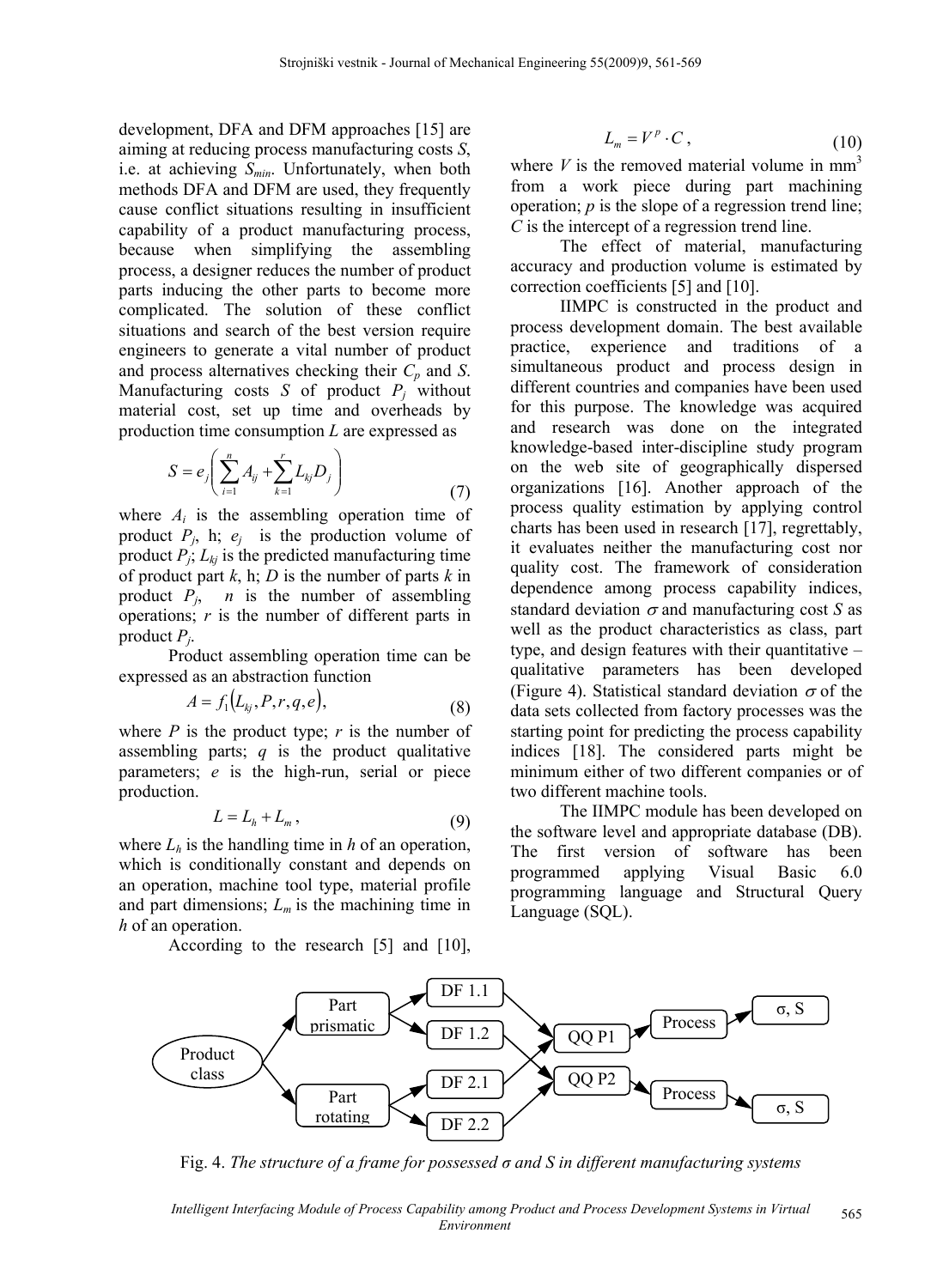The developed software generates available process alternatives of a part with manufacturing cost *S* and capability indices. The software window for data input is presented in Figure 5; the results obtained when applying the developed software are illustrated in a case study.

The developed IIMPC module has been tested and validated in the laboratory of Integrated Manufacturing Engineering of Kaunas University of Technology (KTU) and in the department of Machine Design of Helsinki University of Technology (TKK). During the development procedure the IIMPC module was verified by a number of process plan alternatives with different  $C_p$  and  $S$  for various products and components.

#### 3 CASE STUDY

A sequence of IIMPC module work has shown that it is aiming at the optimal  $C_p$  index and manufacturing cost *S* of a process in the early product design stage. A typical mechanical part – gear pump housing with seven various design features has been taken as a sample. The work piece of housing is made from cast iron. It was machined using various chip removing operations such as milling, turning, drilling and grinding. These operations for high-run and serial production have been investigated in two different medium-size manufacturing systems.

The manufacturing system "A" runs its business on order handled piece and serial production with various NC and CNC machine tools, while the manufacturing system "B" has some specialpurpose machines and production lines, and CNC machine tools. The manufacturing system "A" can survive without its own design department; however, it always experiences troubles related to the manufacturing processes when seeking less costs. The manufacturing system "B" develops new products itself, it can implement DFA and DFM approaches to a new product development procedure. Sometimes both companies co-operate in the production of mechanical parts and receiving mutual benefit.

Firstly, a 3D CAD model of a chosen mechanical part was created using the standard CAD system. The second step of IIMPC module work is the housing data extraction from the 3D CAD model. The extraction of the data is performed at the interactive regime applying the developed software data input window (Figure 5). The results of the second step module work are the process plan prediction of a housing and definition of statistical process standard deviation  $\sigma_a$  for each design feature, and then calculation of capability index *Cp*. The results of a second step module work are presented in Table 1 for both companies. Process standard deviation is obtained from the machine tool capability



Fig. 5. *Software data input window*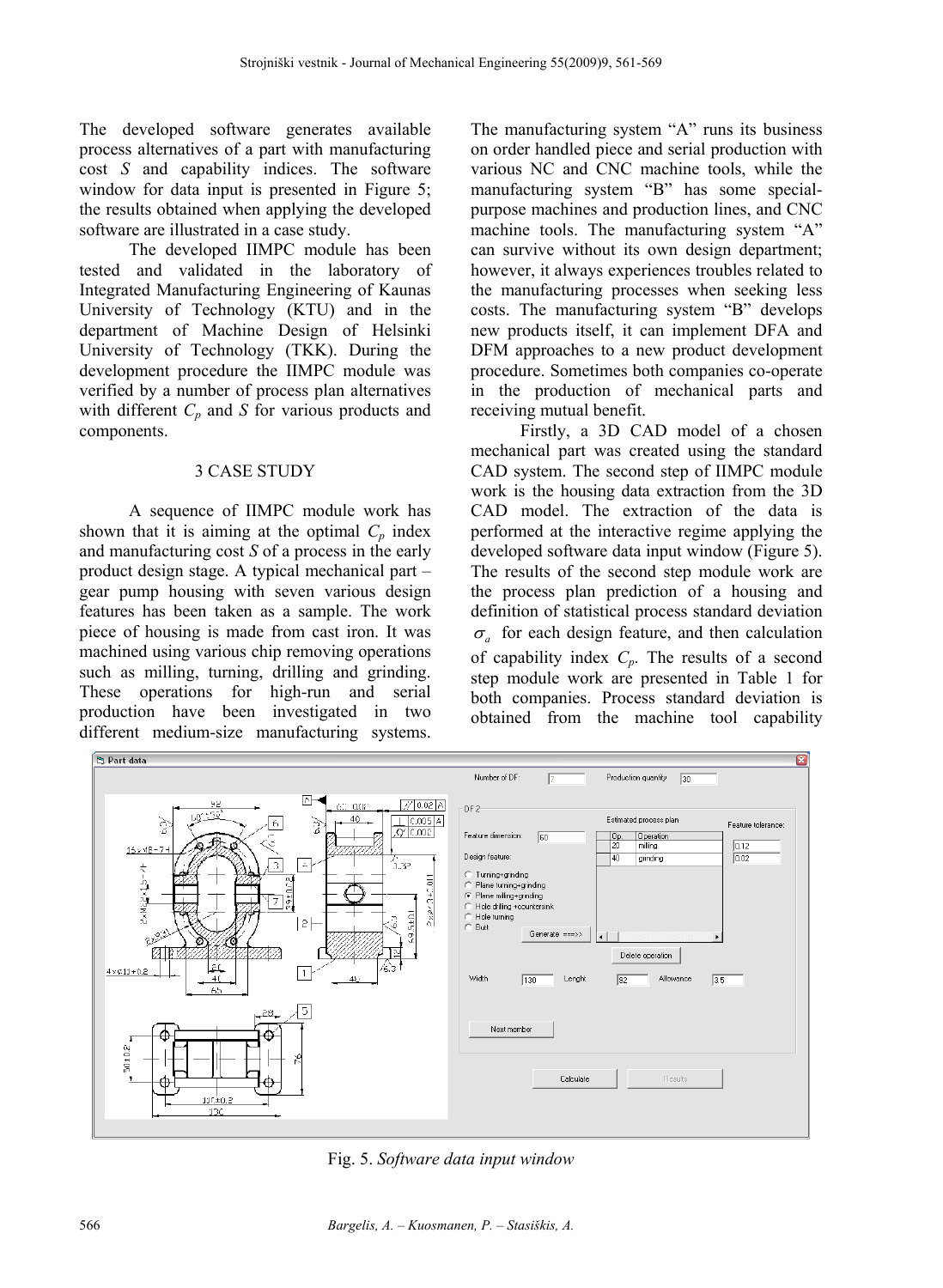study using the statistical data of previously produced parts and design features according to the methodology described in research [18]. The  $C_p$  index was defined applying the expression (1), upper and lower specification limits of each design feature and the statistical process standard deviation  $\sigma_a$  value.

The third step of an IIMPC module work is defining the material resources. The part manufacturing cost *S* and quality cost as the results of software third step processing are shown in Tables 2 and 3. The results have been analyzed by a designer and collected into the data base if they are suitable; conversely, the changes of the product or process design are to be made. Software programming mistakes are found and removed during the procedure of software development in the KTU laboratory of Integrated Manufacturing Engineering, while software validation in two Lithuanian manufacturing companies of production mechanical components has been performed.

The manufacturing cost *S* of each design feature and operation applying expressions  $(7)$ , (9) and (10) and control percentage by applying expression (6) are predicted and presented in Tables 2 and 3. The manufacturing system "B" has higher *Cp* values and lower total manufacturing costs *S* compared to the manufacturing system "A" because of better tooling and quality management. The implementation of special-purpose machines, production lines and multiple drilling devices as well as investments to quality assurance helps in reaching the target values which are important to both, customers and producers. The data in Tables 1, 2 and 3, shows that increasing  $C_p$  value by one hundredth, it is possible to decrease the total manufacturing cost *S* by one percent.

## 4 CONCLUSIONS AND FURTHER WORK

Growing complexity of new products and stiff competition in marketplaces enhance the demand to minimize the product and process development costs and delivery time in all stages of a product life cycle. A proposed intelligent IIMPC module for the product and process design will raise the level of activity integration in the organization and will reduce the risk of implementing new processes and operations. It is shown that the analysis of capability and manufacturing cost helps determine the possibilities of manufacturing within the tolerance limits and engineering specifications. Capability and manufacturing cost analysis yields the information on the changes and tendencies of the system during production.

The improved intelligent support for modeling the concepts in the virtual environment of the manufacturing domain has been emphasized. Knowledge engineering is based on the research done on the integrated knowledgebased inter-discipline study program for geographically dispersed organizations. It has been shown that proper research can eliminate the shortage of appropriate engineering knowledge and experience. The appropriate software has been programmed for the confirmation of theoretical consumptions.

Regrettably, the suggested approach has some limitations, the main one being a relatively

| DF             | Operation        | Tolerance<br>(mm)        |            | Serial $- MS "A"$ | $High-run - MS "B"$ |       |  |  |
|----------------|------------------|--------------------------|------------|-------------------|---------------------|-------|--|--|
|                |                  |                          | $\sigma_a$ | $C_p$             | $\sigma_a$          | $C_p$ |  |  |
| 1              | Milling          | 0.200                    | 0.0162     | 2.058             | 0.0152              | 2.193 |  |  |
| $\overline{c}$ | Milling          | 0.120                    | 0.0136     | 1.471             | 0.0125              | 1.600 |  |  |
|                | Grinding         | 0.020                    | 0.0025     | 1.333             | 0.0022              | 1.515 |  |  |
| 3              | Milling          | 0.220                    | 0.0222     | 1.652             | 0.0183              | 2.004 |  |  |
| 4              | Turning          | 0.080                    | 0.0094     | 1.418             | 0.0089              | 1.498 |  |  |
|                | Grinding         | 0.025                    | 0.0031     | 1.344             | 0.0029              | 1.437 |  |  |
|                | Precise grinding | 0.011                    | 0.0014     | 1.309             | 0.0013              | 1.410 |  |  |
| 5              | Drilling         | 0.110                    | 0.0092     | 1.993             | 0.0081              | 2.263 |  |  |
| 6              | Drilling         | 0.090                    | 0.0079     | 1.899             | 0.0075              | 2.000 |  |  |
|                | Tapping          | $\overline{\phantom{0}}$ |            | -                 |                     | -     |  |  |
| $\overline{ }$ | Countersink      | 0.210                    | 0.0206     | 1.699             | 0.0157              | 2.229 |  |  |
|                | Tapping          |                          |            |                   |                     |       |  |  |

Table 1. *Statistical standard deviation* <sup>σ</sup> *a of serial and high-run production*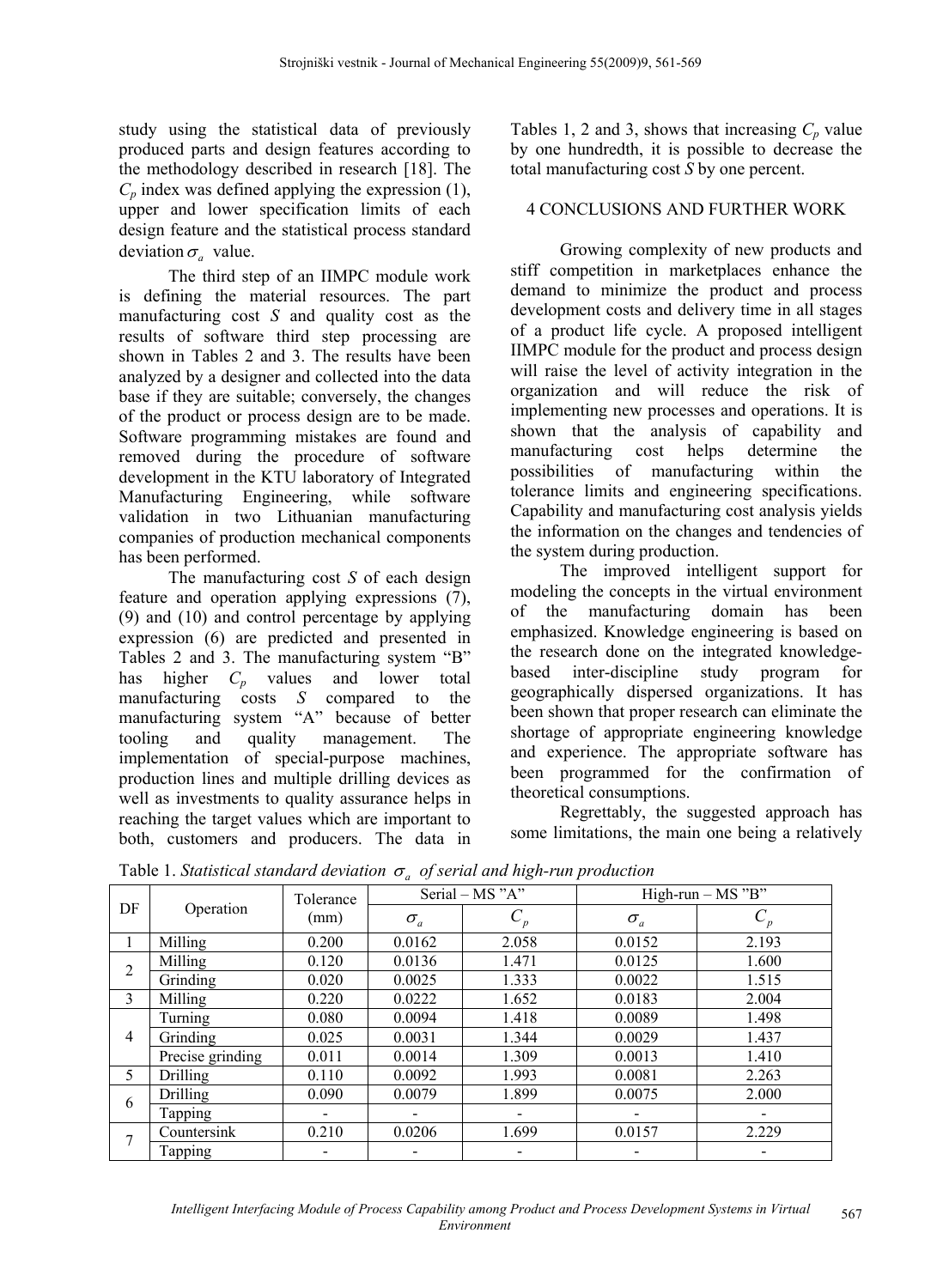|                | Operation   | Serial production (quantity 30) |                     |                          |       |            |         |        |
|----------------|-------------|---------------------------------|---------------------|--------------------------|-------|------------|---------|--------|
| DF             |             | $L_h$                           | V                   | $L_m$                    | S     | Control    | Control | Total  |
|                |             |                                 |                     |                          |       | percentage | time    | costs  |
|                |             | (h)                             | $\text{(mm)}^3$     | (h)                      | (h)   | $(\%)$     | (h)     | (h)    |
| 1              | Milling     | 0.083                           | $3.1 \cdot 10^{4}$  | 0.133                    | 0.216 | 4.3        | 0.0013  | 0.2173 |
| $\overline{2}$ | Milling     | 0.083                           | $7.5 \cdot 10^4$    | 0.203                    | 0.786 | 18.7       | 0.0056  | 0.2916 |
|                | Grinding    | 0.083                           | $3.9 \cdot 10^3$    | 0.21                     | 0.293 | 28.6       | 0.0086  | 0.3016 |
| 3              | Milling     | 0.083                           | $6.9 \cdot 10^{3}$  | 0.083                    | 0.166 | 11.3       | 0.0034  | 0.1694 |
| $\overline{4}$ | Turning     | 0.102                           | $2.3 \cdot 10^3$    | 0.067                    | 0.169 | 21.9       | 0.0110  | 0.1800 |
|                | Grinding    | 0.102                           | $2.01 \cdot 10^{2}$ | 0.121                    | 0.223 | 27.6       | 0.0138  | 0.2368 |
|                | Precise     |                                 | 4.10 <sup>1</sup>   | 0.082                    | 0.082 |            | 0.0155  | 0.0975 |
|                | grinding    |                                 |                     |                          |       | 31.0       |         |        |
| 5              | Drilling    | 0.07                            | $4.56 \cdot 10^3$   | 0.103                    | 0.173 | 5.0        | 0.0008  | 0.1738 |
| 6              | Drilling    | 0.07                            | $5.6 \cdot 10^{3}$  | 0.196                    | 0.266 | 6.1        | 0.0010  | 0.2670 |
|                | Tapping     |                                 |                     |                          |       |            |         |        |
| 7              | Countersink | 0.075                           | $1.96 \cdot 10^3$   | 0.067                    | 0.142 | 10         | 0.0025  | 0.1445 |
|                | Tapping     | $\overline{\phantom{a}}$        | -                   | $\overline{\phantom{a}}$ |       |            |         |        |
|                |             |                                 |                     | Σ                        | 2.516 |            | 0.0635  | 2.5795 |

Table 2. *Manufacturing and quality control costs for serial production (Manufacturing system "A")* 

Table 3. *Manufacturing and quality control costs for serial production (Manufacturing system "B")* 

|                | Operation   | Serial production (quantity 30) |                     |       |                          |                          |         |                          |
|----------------|-------------|---------------------------------|---------------------|-------|--------------------------|--------------------------|---------|--------------------------|
| DF             |             | $L_h$                           | V                   | $L_m$ | S                        | Control                  | Control | Total                    |
|                |             |                                 |                     |       |                          | percentage,              | time    | costs                    |
|                |             | (h)                             | $(mm^3)$            | (h)   | (h)                      | $(\%)$                   | (h)     | (h)                      |
|                | Milling     | 0.075                           | $3.1 \cdot 10^{4}$  | 0.124 | 0.199                    | 3.3                      | 0.0010  | 0.2000                   |
| $\overline{2}$ | Milling     | 0.075                           | $7.5 \cdot 10^4$    | 0.105 | 0.180                    | 12.9                     | 0.0039  | 0.1839                   |
|                | Grinding    | 0.075                           | $3.9 \cdot 10^3$    | 0.165 | 0.240                    | 16.4                     | 0.0069  | 0.2469                   |
| 3              | Milling     | 0.075                           | $6.9 \cdot 10^3$    | 0.071 | 0.146                    | 4.9                      | 0.0015  | 0.1475                   |
| $\overline{4}$ | Turning     | 0.092                           | $2.3 \cdot 10^3$    | 0.060 | 0.152                    | 17.2                     | 0.0086  | 0.1606                   |
|                | Grinding    | 0.092                           | $2.01 \cdot 10^2$   | 0.116 | 0.208                    | 20.7                     | 0.0104  | 0.2184                   |
|                | Precise     |                                 | 4.10 <sup>1</sup>   | 0.080 | 0.080                    |                          | 0.0112  | 0.0912                   |
|                | grinding    |                                 |                     |       |                          | 22.4                     |         |                          |
| 5              | Drilling    | 0.063                           | $4.56 \cdot 10^{3}$ | 0.045 | 0.108                    | 2.9                      | 0.0005  | 0.1085                   |
| 6              | Drilling    | 0.063                           | $5.6 \cdot 10^3$    | 0.062 | 0.125                    | 4.9                      | 0.0008  | 0.1258                   |
|                | Tapping     | -                               |                     |       | $\overline{\phantom{0}}$ | $\overline{\phantom{a}}$ |         | $\overline{\phantom{0}}$ |
| 7              | Countersink | 0.067                           | $1.96 \cdot 10^3$   | 0.057 | 0.124                    | 3.1                      | 0.0008  | 0.1248                   |
|                | Tapping     |                                 |                     |       | $\overline{\phantom{0}}$ |                          |         | $\overline{\phantom{0}}$ |
|                |             |                                 |                     | Σ     | 1.562                    |                          | 0.0456  | 1.6076                   |

narrow area of manufacturing systems, products and processes to be applied to.

Future work will focus on the expansion of the variety of data and features in the developed module, the number of product types, processes, operations, and in particular, at aiming to overcome the existing limitations of the proposed approach.

## 5 ACKNOWLEDGEMENTS

The research was supported by EC Leonardo da Vinci Project No LT/02/B/F/PP-

137022 "Integrated Knowledge-based Inter-Discipline Study Program on the Web Site". It has been conducted at the Mechanical Engineering Faculties of Kaunas University of Technology (Lithuania) and Helsinki University of Technology (Finland).

## 6 REFERENCES

[1] Semolič, B. Šostar, A. (2007) Network organizations – a new paradigm of the  $21<sup>st</sup>$ century. *Strojniški vestnik – Journal of*